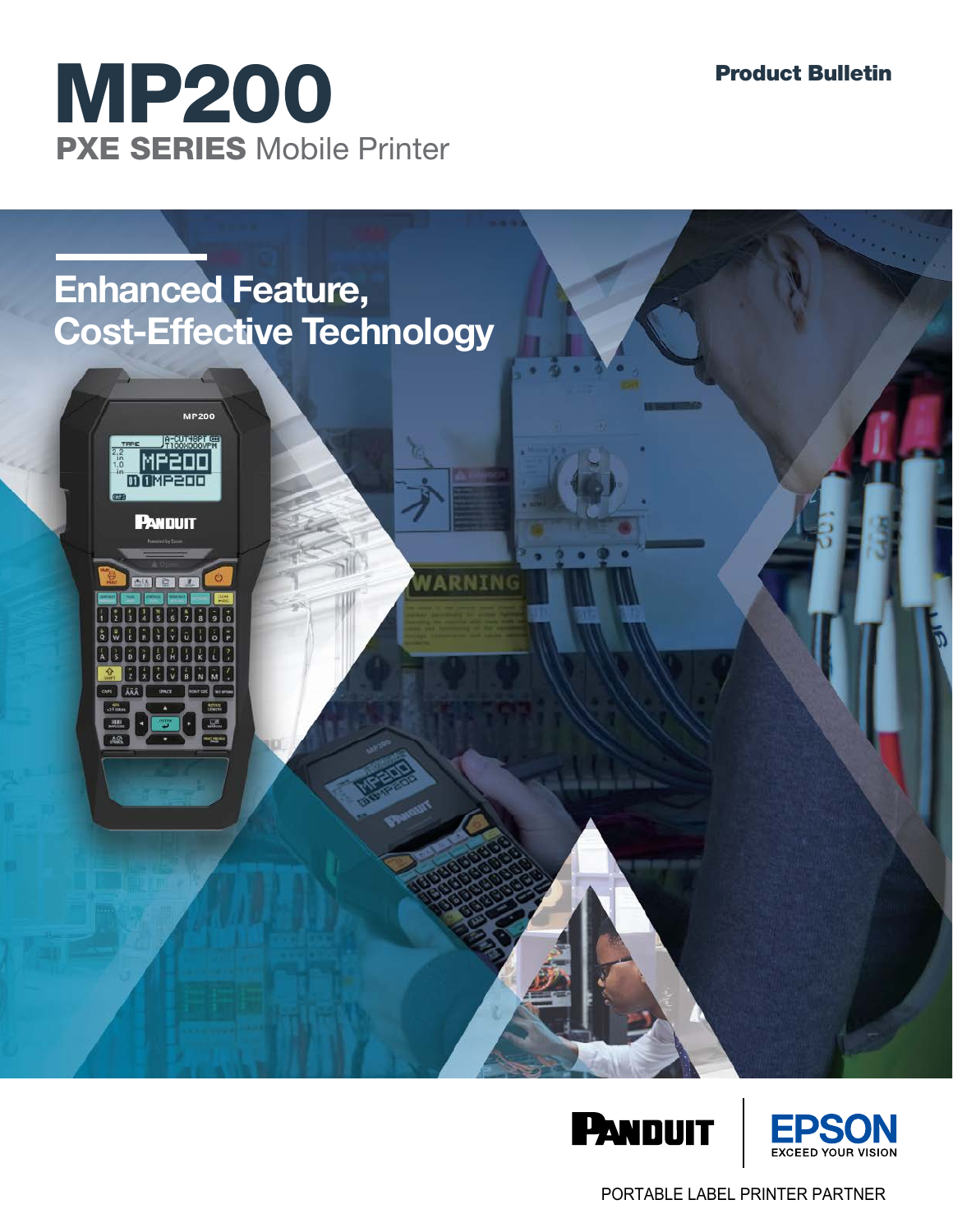

# **PXE SERIES Mobile Printers**

Do your job smarter, faster and easier with PXE Series Mobile Printers. This full line of advanced identification printers combine Panduit's industry-leading performance and field-tested durability with Epson's world-class printing technology.



### MP200 Mobile Label Printer

Better features and performance including PC connectivity for printing from a preferred software.

#### **FEATURES:**

- Shared MP Cassette Platform
- 180 dpi print resolution
- Automatic cutter with full or half cut
- Fast 1.2 in/sec print speed
- Up to 1.0 in wide label media
- Prints continuous labels only
- USB connectivity
- Prints from Easy-Mark Plus™ Software
- Magnetic attachment accessory\*
- Rechargeable battery pack\*
- Application specific label modes





### PORTABLE LABEL PRINTER PARTNER

#### **Epson™ Print Technology**

Epson is a global technology leader dedicated to connecting people, things and information with efficient, compact and precision technologies.

#### **Panduit™ Labeling and Software Expertise**

Panduit creates leading-edge labeling solutions for electrical and network environments, from the data center to the telecom room, the jobsite to the plant floor.



### **Easy-Mark Plus™ Software\***

- Common templates to easily create and print all electrical and network applications
- 11 languages included
- Available for USB flash drive, CD, web download or network server-based version
- Works with Panduit portable and desktop thermal transfer printers, Panduit embossing systems and other laser jet and ink jet printers
- A free 90 day trial version is available from www.panduit.com

*\*These features come with the MP200-KIT.*

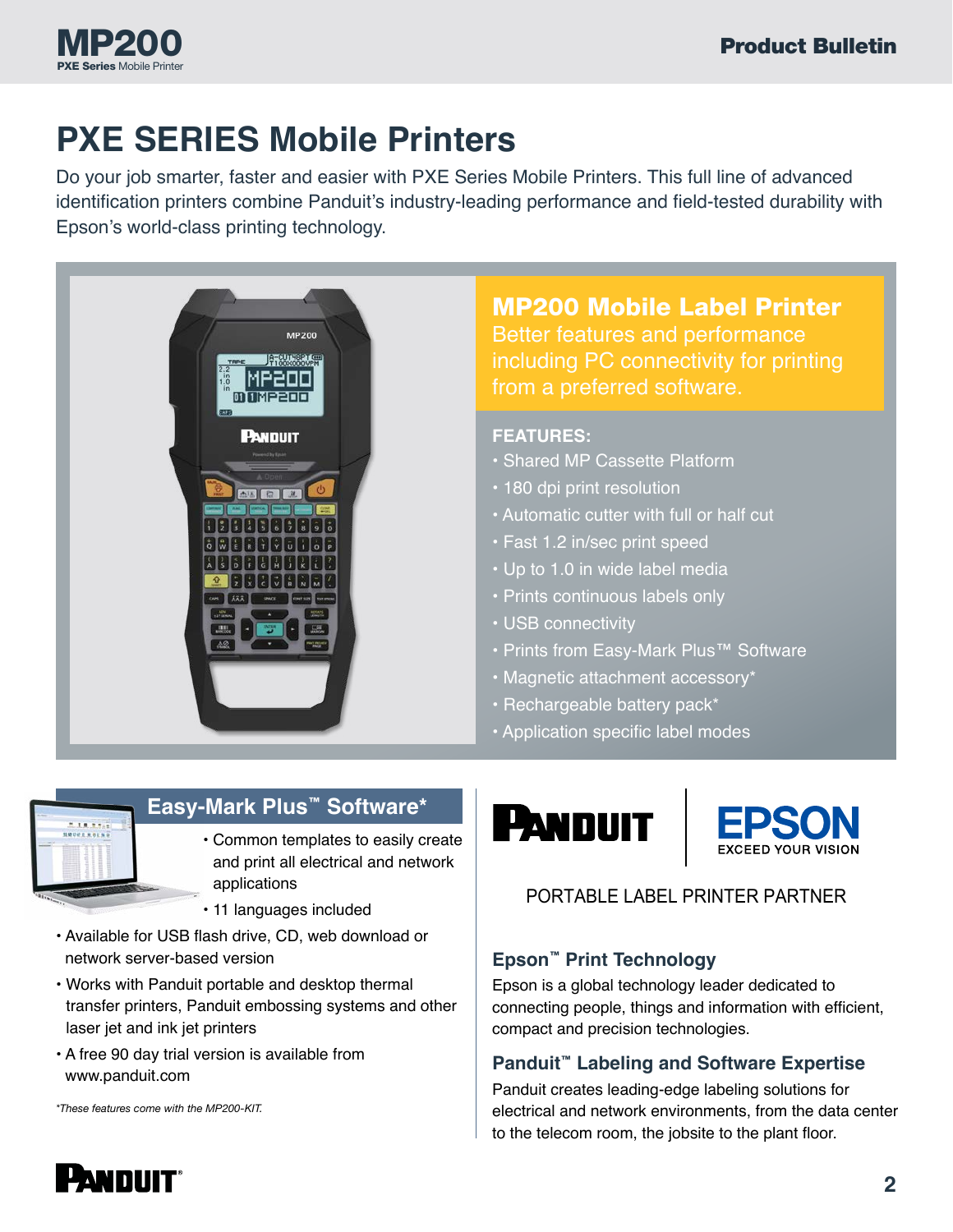







Printer attaches to metal surfaces with included magnet

## **Ordering Information**



#### **Printers and Accessories**

| <b>Part Number</b> | <b>Description</b>                                                                                                                                                                                                                                                                                                                                                                                                                                                                                                                |
|--------------------|-----------------------------------------------------------------------------------------------------------------------------------------------------------------------------------------------------------------------------------------------------------------------------------------------------------------------------------------------------------------------------------------------------------------------------------------------------------------------------------------------------------------------------------|
| <b>MP200</b>       | The MP200 printer is a rugged, high performance, economical industrial printer. It features fast print speeds up to 1.2"/<br>sec, a powered cutter allowing both full and half cuts, a large LCD backlit screen, custom label modes, barcodes and<br>symbols. The MP200 prints continuous tapes up to 1.0" wide for network, electrical, and other industrial applications. It<br>comes with the printer, continuous label cassette, and quick reference card. For use globally.                                                  |
| <b>MP200 KIT</b>   | The MP200-KIT printer is a rugged, high performance, economical industrial printer. It features fast print speeds up to<br>1.2"/sec, a powered cutter, a large LCD backlit screen, custom label modes, barcodes and symbols. The MP200 prints<br>continuous tapes up to 1.0" wide for network, electrical, and other industrial applications. It comes with the printer, a<br>continuous label cassette, hard carrying case, rechargeable battery pack, magnetic feet, USB cable, and power adapter.<br>For use in North America. |
| MP-ACS-1           | The MP-ACS-1 12-240 VAC Universal Power Adapter is designed for use with the MP100 and MP200 mobile printers. The<br>universal power adapter is RoHA Compliant. The adapter is black and comes 1 per package. For use in North America.                                                                                                                                                                                                                                                                                           |
| <b>MP-BATT</b>     | The MP-BATT Li-Lon Rechargeable Replacement Battery Pack is designed for use with the MP200 and MP300 mobile<br>printers. The battery pack is RoHA Compliant. The battery is gray and comes 1 per package. For use in North America.                                                                                                                                                                                                                                                                                              |
| <b>MP-CASE</b>     | The MP-CASE is a Replacement Hard Carrying Case designed for the MP200 and MP300 mobile printers. The case is RoHA<br>Compliant. The case is 15.57 inches L x 11.74 inches W (395.4 mm x 298.4 mm). It is black and comes 1 per package.                                                                                                                                                                                                                                                                                          |

**MP200 KIT**



| <b>Part Number</b>   | <b>Description</b>                                                   |
|----------------------|----------------------------------------------------------------------|
| <b>EMPLUS-CD</b>     | Easy-Mark Plus <sup>™</sup> Labeling Software, CD-ROM.               |
| <b>EMPLUS-DL</b>     | Easy-Mark Plus™ Labeling Software, online download.                  |
| <b>EMPLUS-2GO</b>    | Easy-Mark Plus <sup>™</sup> Portable Application, USB flash drive.   |
| <b>EMPLUS-SERVER</b> | Easy-Mark Plus™ Labeling Software, networkable server based version. |

*Windows is a registered trademark of Microsoft Corp. in the United States and/or other countries.*

# PANDUIT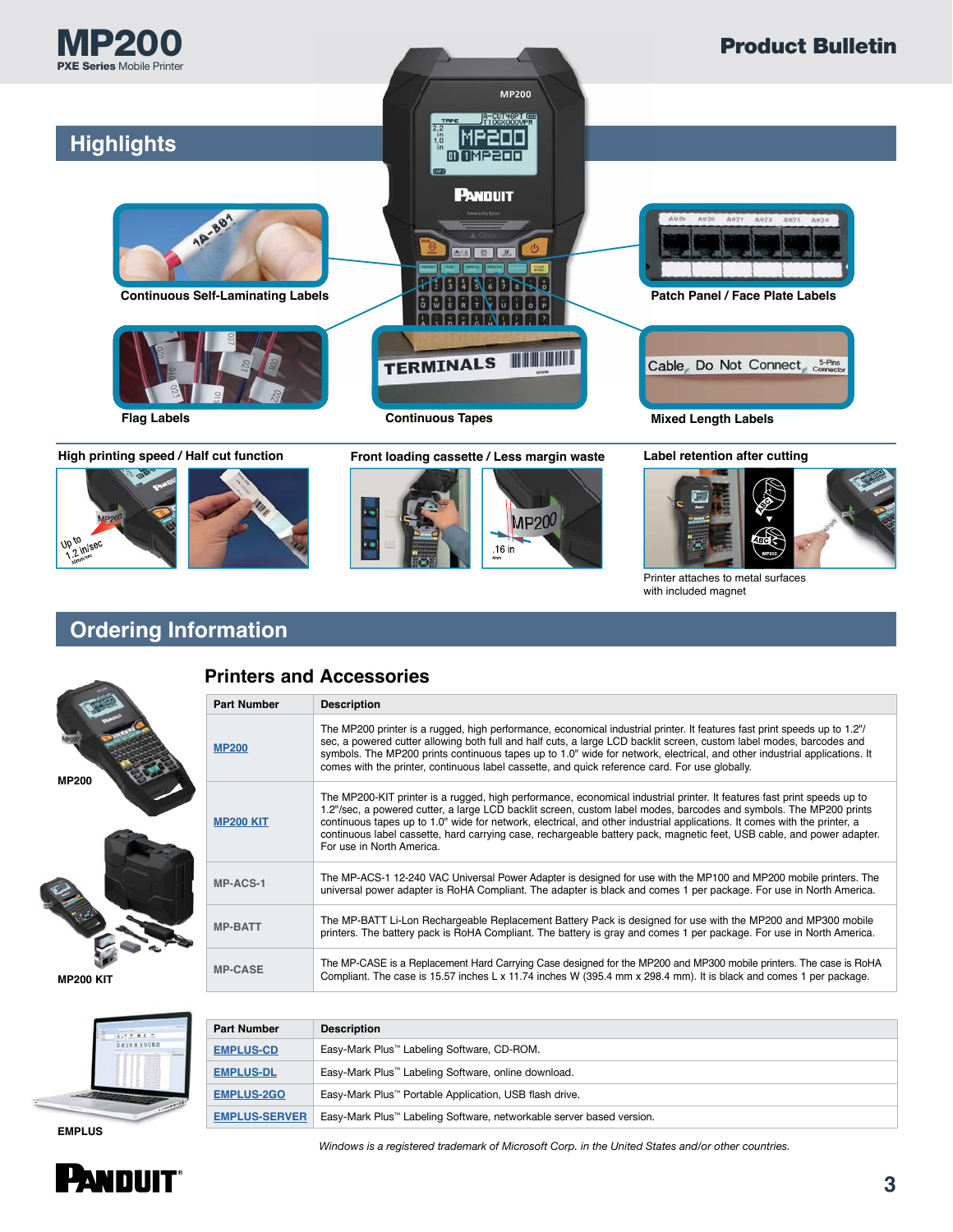### **Ordering Information**



MP200 PXE Series Mobile Printer

#### **Continuous Self-Laminating Labels**

- Fast-loading label cassette includes both label material and ribbon to make changing labels easy
- Self-laminating adhesive labels for wire/cable identification include a white print-on area and clear overlaminate

Self-Laminating Vinyl  $\bullet$ (VA)



-40°C to 66°C (-40°F to 150°F)

|                    |                                                                                  |             | <b>Printer Compatibility</b> |                    | Print-On<br>Area |       | Width |      | Length | Print-On<br><b>Area Width</b> |    | O.D. | Min. Cable | O.D. | Max. Cable | Wire/<br>Cable          | Std.         | Std.<br>Ctn. |
|--------------------|----------------------------------------------------------------------------------|-------------|------------------------------|--------------------|------------------|-------|-------|------|--------|-------------------------------|----|------|------------|------|------------|-------------------------|--------------|--------------|
| <b>Part Number</b> | Part<br><b>Description</b>                                                       | <b>MP75</b> | <b>MP100</b>                 | <b>MP200 MP300</b> | Color            | In.   | mm    | Ft.  | m      | In.                           | mm | In.  | mm         | In.  | mm         | <b>Size</b><br>Range    | Pkg.<br>Qty. | Qty.         |
| <b>S000X100VAM</b> | MP Cassette,<br>Continuous<br>Self-Lam Tape,<br>Vinyl, $1.0"$ W x<br>26' L White | N           |                              |                    | White            | 0.945 | 24    | 26.2 | 8.0    | 0.315                         | 8  | 0.10 | 2.5        | 0.20 | 5.1        | $10 - 12$<br><b>AWG</b> |              | 5            |

| OUTPUT-001 |                                                                                                                                          |  | <b>Continuous Heat Shrink Labels</b><br>• Fast-loading Label Cassette includes both label material and ribbon to make<br>changing labels easy     |             |       |                                                          |  |                                                |  |  |      |
|------------|------------------------------------------------------------------------------------------------------------------------------------------|--|---------------------------------------------------------------------------------------------------------------------------------------------------|-------------|-------|----------------------------------------------------------|--|------------------------------------------------|--|--|------|
|            |                                                                                                                                          |  | • Non-adhesive flattened heat shrinkable polyolefin for wire/cable identification<br>Heat Shrinkable Polyolefin<br>3:1 Heat Shrink Ratio (H1, H2) |             | Ð     | -40 $^{\circ}$ C to 125 $^{\circ}$ C<br>(-40°F to 257°F) |  |                                                |  |  |      |
|            | Heat Shrinkable Polyolefin<br>-55 $\mathrm{^{\circ}C}$ to 125 $\mathrm{^{\circ}C}$<br>(-67°F to 257°F)<br>2:1 Heat Shrink Ratio (HP, HX) |  |                                                                                                                                                   |             |       |                                                          |  |                                                |  |  |      |
|            |                                                                                                                                          |  | <b>Printer Compatibility</b>                                                                                                                      | Ribbon<br>& | Width | Length                                                   |  | Min. Max. Wire/<br>Cable O.D. Cable O.D. Cable |  |  | Std. |

|                    |                                                                                                                |                        |                           |   |  | <b>Princer Companying</b> |                        | WIULII<br>&               |                           |             |                 |   |                    |                         |             | renan |                      |            | Cable O.D. Cable O.D. |   | Cable |  | STA. STA.<br>Pkg. Ctn. |
|--------------------|----------------------------------------------------------------------------------------------------------------|------------------------|---------------------------|---|--|---------------------------|------------------------|---------------------------|---------------------------|-------------|-----------------|---|--------------------|-------------------------|-------------|-------|----------------------|------------|-----------------------|---|-------|--|------------------------|
| <b>Part Number</b> | <b>Part Description</b>                                                                                        | <b>Shrink</b><br>Ratio | <b>Mil</b><br><b>Spec</b> |   |  |                           | MP75 MP100 MP200 MP300 | <b>Material</b><br>Color  | In.                       | $mm$ Ft.    |                 | m | In.                | mm                      | In.         | mm    | <b>Size</b><br>Range |            | Qty. Qty.             |   |       |  |                        |
| H000X025H1M        | MP Cassette, Continuous<br>Heat Shrink Tubing, Mil<br>Grade Polyolefin,<br>.25" W x 8' L, White                |                        |                           |   |  |                           |                        | Black on<br>White         | 0.27                      | 6.8         |                 |   | $0.06$ 1.4         |                         | 0.16        | 4.1   | $22 - 18$            |            |                       |   |       |  |                        |
| H000X025H2M        | MP Cassette, Continuous<br>Heat Shrink Tubing, Mil<br>Grade Polyolefin,<br>.25" W x 8' L, Yellow               |                        | Υ                         | Y |  |                           |                        | <b>Black on</b><br>Yellow |                           |             |                 |   |                    |                         |             |       | <b>AWG</b>           |            |                       |   |       |  |                        |
| H000X034H1M        | MP Cassette, Continuous<br>Heat Shrink Tubing, Mil<br>Grade Polyolefin,<br>.34" W x 8' L, White                | 3:1                    |                           |   |  |                           |                        | Black on<br>White         | $0.37$ 9.3                |             |                 |   | $0.07$ 1.9         |                         | 0.22        | 5.7   | $18 - 12$            |            |                       |   |       |  |                        |
| H000X034H2M        | MP Cassette, Continuous<br>Heat Shrink Tubing, Mil<br>Grade Polyolefin,<br>.34" W x 8' L, Yellow               |                        |                           |   |  | Y                         |                        |                           | <b>Black on</b><br>Yellow |             |                 |   |                    |                         |             |       |                      | <b>AWG</b> | $\mathbf{1}$          |   |       |  |                        |
| H000X044H1M        | MP Cassette, Continuous<br>Heat Shrink Tubing, Mil<br>Grade Polyolefin,<br>.44" W x 8' L. White                |                        |                           |   |  |                           | Υ                      | Υ                         | Black on<br>White         |             | $0.48$ 12.3 8.2 |   |                    | $2.5 \,   \, 0.09 \,  $ | 2.4         | 0.3   | 7.6                  | $16 - 8$   |                       | 5 |       |  |                        |
| H000X044H2M        | MP Cassette, Continuous<br>Heat Shrink Tubing, Mil<br>Grade Polvolefin.<br>.44" W x 8' L, Yellow               |                        |                           |   |  |                           |                        |                           | <b>Black on</b><br>Yellow |             |                 |   |                    |                         |             |       | AWG                  |            |                       |   |       |  |                        |
| <b>H000X064HPM</b> | MP Cassette, 2:1<br><b>Continuous Heat Shrink</b><br>Tubing, Polyolefin,<br>.64" W x 8' L, White               |                        |                           | N |  |                           |                        | Black on<br>White         |                           | $0.71$ 18.0 |                 |   | 0.21               | 5.3                     | $0.43$ 10.9 |       | $8 - 2$              |            |                       |   |       |  |                        |
| <b>H000X064HXM</b> | MP Cassette, 2:1<br><b>Continuous Heat Shrink</b><br>Tubing, Polyolefin,<br>.64" $\overline{W}$ x 8' L, Yellow | 2:1                    |                           |   |  |                           |                        |                           | <b>Black on</b><br>Yellow |             |                 |   |                    |                         |             |       |                      | <b>AWG</b> |                       |   |       |  |                        |
| <b>H000X084HPM</b> | MP Cassette, 2:1<br><b>Continuous Heat Shrink</b><br>Tubing, Polyolefin,<br>.84" W x 8' L, White               |                        | N                         |   |  |                           |                        | Black on<br>White         |                           | $0.87$ 22.5 |                 |   | $0.32 \,   \, 8.1$ |                         | $0.54$ 13.7 |       | $4 - 1$              |            |                       |   |       |  |                        |
| <b>H000X084HXM</b> | MP Cassette, 2:1<br><b>Continuous Heat Shrink</b><br>Tubing, Polyolefin,<br>.84" $W \times 8'$ L, Yellow       |                        |                           |   |  |                           |                        | <b>Black on</b><br>Yellow |                           |             |                 |   |                    |                         |             |       | <b>AWG</b>           |            |                       |   |       |  |                        |

Representative offering only, visit www.panduit.com for complete listing of products.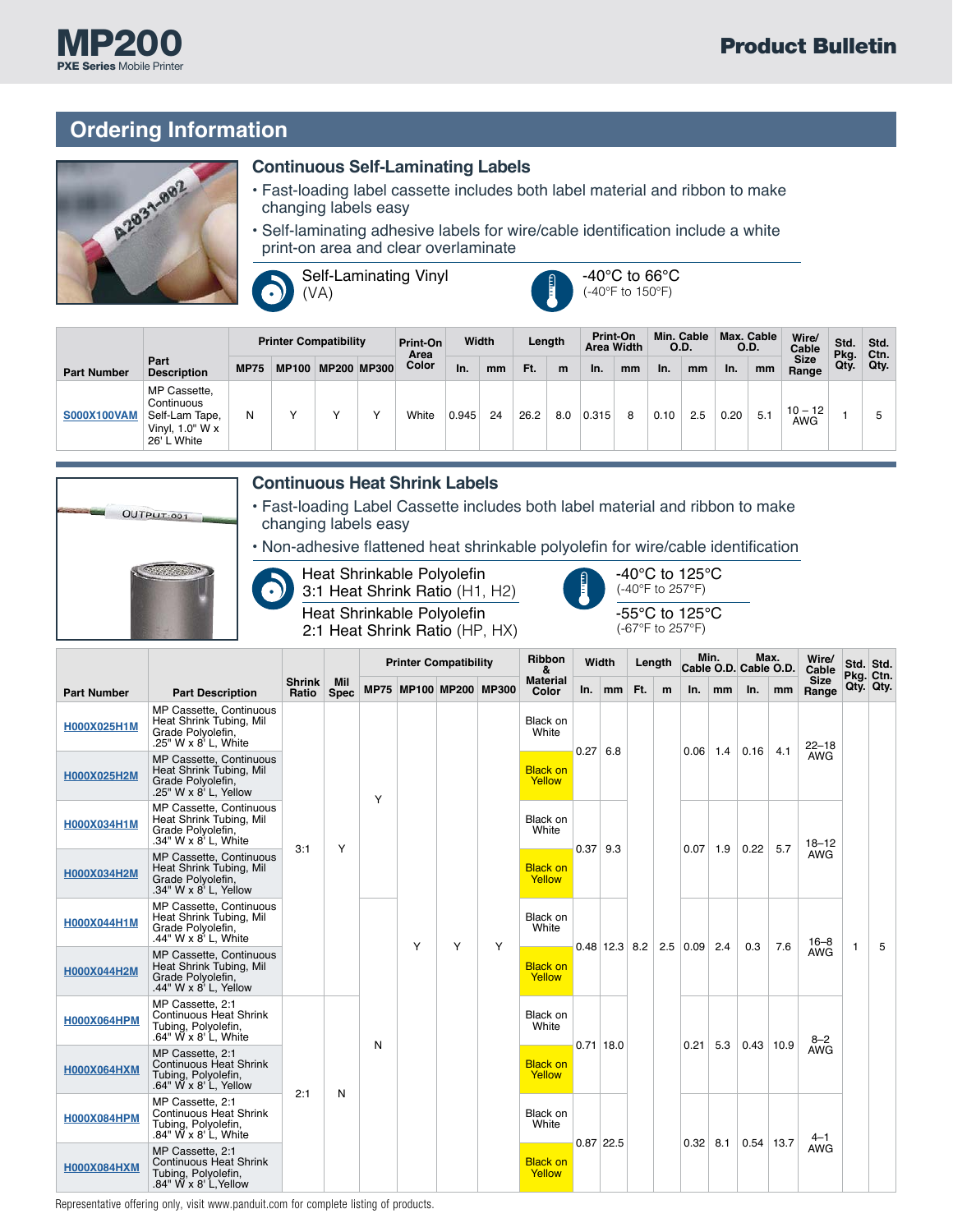

## **Ordering Information**



#### **Continuous Tape Cassettes**

- Fast-loading label cassette includes both label material and ribbon to make changing labels easy
- Print custom pipe markers, voltage markers, signs, bin markers, and network identification labels on demand
- For flat label applications only

|                       |                                                                               |             | <b>Printer Compatibility</b> |              |              | Ribbon &               | Width |      | Length |     | Std.         | Std.<br>Ctn. |
|-----------------------|-------------------------------------------------------------------------------|-------------|------------------------------|--------------|--------------|------------------------|-------|------|--------|-----|--------------|--------------|
| <b>Part Number</b>    | <b>Part Description</b>                                                       | <b>MP75</b> | <b>MP100</b>                 | <b>MP200</b> | <b>MP300</b> | <b>Material Color</b>  | In.   | mm   | Ft.    | m   | Pkg.<br>Qty. | Qty.         |
| <b>T038X000VPM-BK</b> | MP Cassette, Continuous Tape, Vinyl,<br>0.38" W x 23' L. Black on White.      |             |                              |              |              | <b>Black on White</b>  |       |      |        | 7.0 |              |              |
| <b>T038X000VXM-BK</b> | MP Cassette, Continuous Tape, Vinyl,<br>0.38" W x 23' L, Black on Yellow.     |             |                              |              |              | <b>Black on Yellow</b> | 0.354 | 9.0  | 23     |     |              |              |
| T038X000YKM-BK        | MP Cassette, Continuous Tape, Polyester,<br>0.38" W x 30' L, Black on Clear.  |             |                              |              |              | <b>Black on Clear</b>  |       |      | 30     | 9.1 |              |              |
| <b>T050X000VPM-BK</b> | MP Cassette, Continuous Tape, Vinyl,<br>0.50" W x 23' L, Black on White.      |             |                              |              |              | <b>Black on White</b>  | 0.472 |      |        |     |              |              |
| <b>T050X000VXM-BK</b> | MP Cassette, Continuous Tape, Vinyl,<br>0.50" W x 23' L, Black on Yellow.     | Y           |                              |              |              | <b>Black on Yellow</b> |       | 12.0 | 23     | 7.0 |              |              |
| <b>T050X000YKM-BK</b> | MP Cassette, Continuous Tape, Polyester,<br>0.50" W x 30' L, Black on Clear.  |             |                              |              |              | <b>Black on Clear</b>  |       |      | 30     | 9.1 |              |              |
| <b>T075X000VPM-BK</b> | MP Cassette, Continuous Tape, Vinyl,<br>0.75" W x 23' L. Black on White.      |             | Y                            | Y            | Y            | <b>Black on White</b>  | 0.710 |      | 23     | 7.0 | $\mathbf{1}$ | 5            |
| <b>T075X000VXM-BK</b> | MP Cassette, Continuous Tape, Vinyl,<br>0.75" W x 23' L, Black on Yellow.     |             |                              |              |              | <b>Black on Yellow</b> |       | 18.0 |        |     |              |              |
| <b>T075X000YKM-BK</b> | MP Cassette, Continuous Tape, Polyester,<br>0.75" W x 30' L, Black on Clear.  |             |                              |              |              | <b>Black on Clear</b>  |       |      | 30     | 9.1 |              |              |
| <b>T100X000MPM-BK</b> | MP Cassette, Continuous Tape, Magnetic,<br>1.00" W x 4.9' L, Black on White.  |             |                              |              |              | <b>Black on White</b>  |       |      | 4.9    | 1.5 |              |              |
| <b>T100X000MXM-BK</b> | MP Cassette, Continuous Tape, Magnetic,<br>1.00" W x 4.9' L, Black on Yellow. |             |                              |              |              | <b>Black on Yellow</b> |       |      |        |     |              |              |
| <b>T100X000VPM-BK</b> | MP Cassette, Continuous Tape, Vinyl,<br>1.00" W x 23' L, Black on White.      | N           |                              |              |              | <b>Black on White</b>  | 0.945 | 24.0 | 23     | 7.0 |              |              |
| T100X000VXM-BK        | MP Cassette, Continuous Tape, Vinyl,<br>1.00" W x 23' L, Black on Yellow.     |             |                              |              |              | <b>Black on Yellow</b> |       |      |        |     |              |              |
| <b>T100X000YKM-BK</b> | MP Cassette, Continuous Tape, Polyester,<br>1.00" W x 30' L, Black on Clear.  |             |                              |              |              | <b>Black on Clear</b>  |       |      | 30     | 9.1 |              |              |

Representative offering only, visit www.panduit.com for complete listing of products.

# **PANDUIT®**